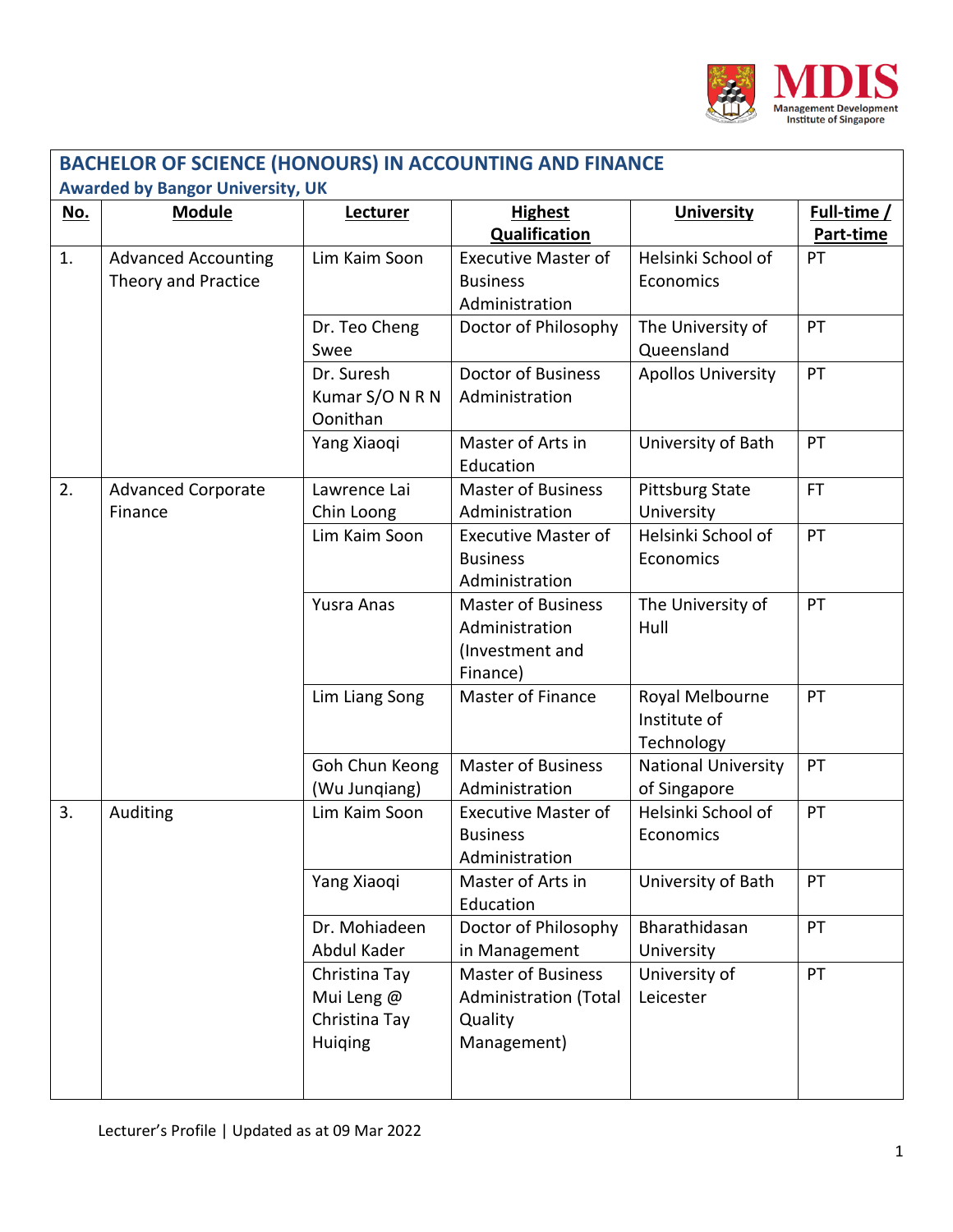

| 4. | <b>Behavioural Finance</b>             | Lim Kaim Soon             | <b>Executive Master of</b><br><b>Business</b><br>Administration               | Helsinki School of<br><b>Economics (Now</b><br>known as Aalto<br>University School of<br>Business) | PT  |
|----|----------------------------------------|---------------------------|-------------------------------------------------------------------------------|----------------------------------------------------------------------------------------------------|-----|
|    |                                        | Ong Siow Peng             | <b>Master of Business</b><br>Administration                                   | University of<br>Manchester                                                                        | PT  |
|    |                                        | Yang Xiaoqi               | Master of Arts in<br>Education                                                | University of Bath                                                                                 | PT  |
|    |                                        | Andrew Goh<br>Chor Eng    | <b>Bachelor of Science</b><br>(Economics)                                     | University of<br>London                                                                            | PT  |
|    |                                        | Dr. Prakash<br>Sandhya    | Doctor of Philosophy                                                          | <b>Ansal University</b>                                                                            | PT  |
|    |                                        | Tan Hui Chin              | Master of Arts in<br>International<br><b>Financial Analysis</b>               | University of<br>Newcastle Upon<br>Tyne (Known as<br>Newcastle<br>University)                      | PT  |
| 5. | <b>Business Analytics</b>              | Tan Chee Kian             | Master of Social<br><b>Sciences</b><br>(Economics)                            | National University<br>of Singapore                                                                | PT  |
|    |                                        | Tan Kien Chiang           | Master of Science<br>with Commendation<br>in International<br><b>Business</b> | University of<br>Hertfordshire                                                                     | FT. |
|    |                                        | Dr. Hazelyn A.<br>Yuen    | Doctor of Philosophy                                                          | <b>National University</b><br>of Singapore                                                         | PT  |
|    |                                        | Dr. Siew Ngung<br>Chia    | <b>Doctor of Business</b><br>Administration                                   | The University of<br>Newcastle                                                                     | PT  |
|    |                                        | Dr Lim Yew Ban            | Doctor of Philosophy                                                          | University of South<br>Australia                                                                   | PT  |
| 6. | <b>Business Information</b><br>Systems | Chung Cheng<br>Pong       | Master of Science in<br><b>Business Systems</b><br>Analysis and Design        | The City University,<br>London                                                                     | PT  |
|    |                                        | Lau Chong Teck<br>Jackson | <b>Master of Business</b><br>Administration                                   | Golden Gate<br>University                                                                          | PT  |
|    |                                        | Lee Han John              | Master of Science                                                             | University of<br>London                                                                            | PT  |
|    |                                        | Tan Tiong Lye<br>Jeffrey  | Master of Business in<br>Information<br>Technology                            | Royal Melbourne<br>Institute of<br>Technology                                                      | PT  |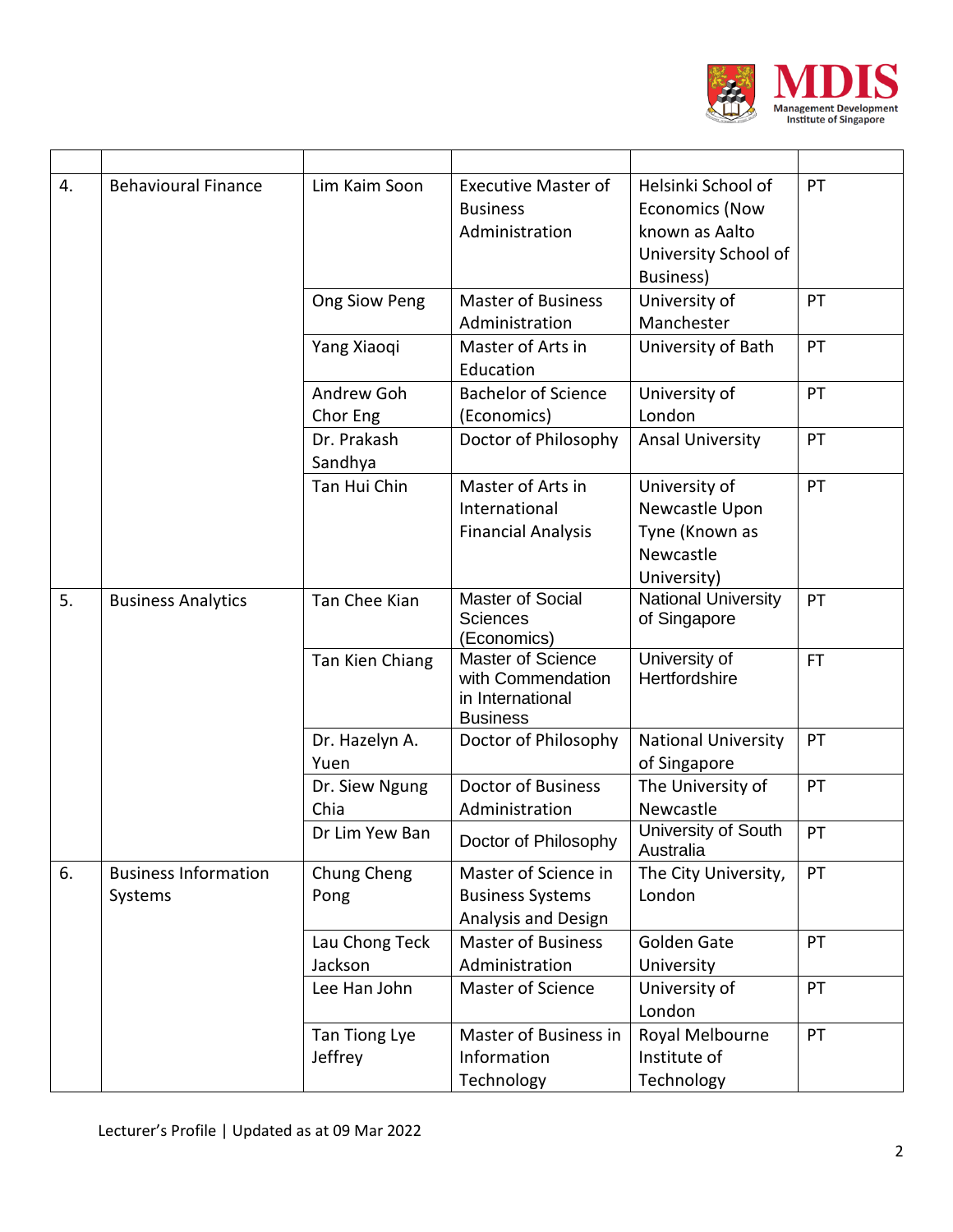

| 7.  | <b>Core Economics</b>                  | Chng Meng Hua              | Master of Business in<br>Information<br>Technology              | Royal Melbourne<br>Institute of<br>Technology | PT        |
|-----|----------------------------------------|----------------------------|-----------------------------------------------------------------|-----------------------------------------------|-----------|
|     |                                        | Wong Hean Hoo              | Master of Science                                               | St. Cloud State<br>University                 | PT        |
|     |                                        | Sheilvy Dewi<br>Soetanto   | Master of Science in<br>Management<br>(Banking and<br>Finance)  | University of Wales                           | PT        |
|     |                                        | Jasmine<br>Elizabeth Lee   | <b>Master of Business</b><br>Administration                     | University of South<br>Australia              | PT        |
|     |                                        | Lim Liang Song             | Master of Finance                                               | Royal Melbourne<br>Institute of<br>Technology | PT        |
|     |                                        | Sreyashi Datta<br>Sen      | Master of Arts                                                  | University of<br>Mumbai                       | PT        |
|     |                                        | Yeo Siew Kuan<br>Peggy     | <b>Bachelor of Social</b><br>Sciences                           | <b>National University</b><br>of Singapore    | PT        |
| 8.  | Corporate Finance                      | Lawrence Lai Chin<br>Loong | <b>Master of Business</b><br>Administration                     | <b>Pittsburg State</b><br>University          | <b>FT</b> |
|     |                                        | Lim Kaim Soon              | <b>Executive Master of</b><br><b>Business</b><br>Administration | Helsinki School of<br>Economics               | PT        |
| 9.  | Corporate Governance<br>and Regulation | Lim Kaim Soon              | <b>Executive Master of</b><br><b>Business</b><br>Administration | Helsinki School of<br>Economics               | PT        |
|     |                                        | Aw Hock Keng               | <b>Master of Business</b>                                       | Victoria University<br>of Technology          | PT        |
|     |                                        | Dr. Zhang Cheng            | Doctor of Philosophy                                            | Monash University                             | PT        |
| 10. | Corporate Risk<br>Management           | Lim Kaim Soon              | <b>Executive Master of</b><br><b>Business</b><br>Administration | Helsinki School of<br>Economics               | PT        |
|     |                                        | Dr. K Thomas<br>Abraham    | Doctor of Philosophy                                            | University of South<br>Australia              | PT        |
|     |                                        | Sheilvy Dewi<br>Soetanto   | Master of Science in<br>Management<br>(Banking and<br>Finance)  | University of Wales                           | PT        |
|     |                                        | Dr. Zhang Cheng            | Doctor of Philosophy                                            | Monash University                             | PT        |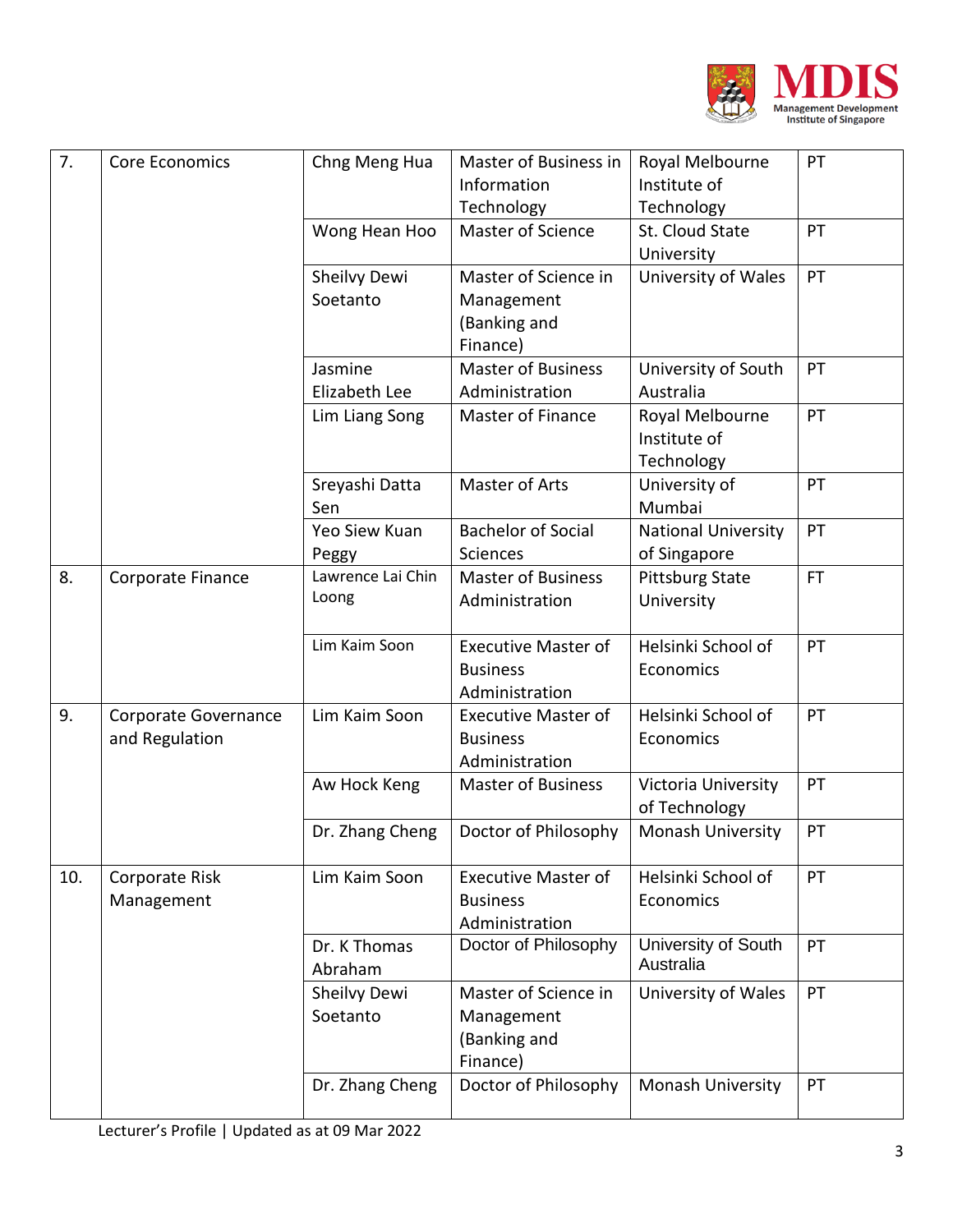

| 11. | Economics for | Daniel Soh Tat | Master of Social                            | <b>National University</b>    | PT |
|-----|---------------|----------------|---------------------------------------------|-------------------------------|----|
|     | Managers      | Yong (Su       | Sciences                                    | of Singapore                  |    |
|     |               | Darong)        |                                             |                               |    |
|     |               | Dr. Hazelyn A. | Doctor of Philosophy                        | <b>National University</b>    | PT |
|     |               | Yuen           |                                             | of Singapore                  |    |
|     |               | Dr. Teo Cheng  | Doctor of Philosophy                        | The University of             | PT |
|     |               | Swee           |                                             | Queensland                    |    |
|     |               | Teo Kheang Hui | Master of Science                           | <b>University College</b>     | PT |
|     |               | Robin (Zhang   | (Finance)                                   | <b>Dublin</b>                 |    |
|     |               | Qinghui)       |                                             |                               |    |
|     |               | Wong Hean Hoo  | Master of Science                           | St. Cloud State<br>University | PT |
|     |               | Sheilvy Dewi   | Master of Science in                        | University of Wales           | PT |
|     |               | Soetanto       | Management                                  |                               |    |
|     |               |                | (Banking and                                |                               |    |
|     |               |                | Finance)                                    |                               |    |
|     |               | Jasmine        | <b>Master of Business</b>                   | University of South           | PT |
|     |               | Elizabeth Lee  | Administration                              | Australia                     |    |
|     |               | Lim Liang Song | Master of Finance                           | Royal Melbourne               | PT |
|     |               |                |                                             | Institute of                  |    |
|     |               |                |                                             | Technology                    |    |
|     |               | Sreyashi Datta | Master of Arts                              | University of                 | PT |
|     |               | Sen            |                                             | Mumbai                        |    |
|     |               | Low Kee Hock,  | Master of Social                            | University of                 | PT |
|     |               | Andrew         | Science                                     | Birmingham                    |    |
| 12. | Executive     | Chua Yong Leng | <b>Master of Business</b><br>Administration | Henley<br>Management          | PT |
|     | Compensation  |                |                                             | College (Now                  |    |
|     |               |                |                                             | known as Henley               |    |
|     |               |                |                                             | <b>Business School)</b>       |    |
|     |               | Rajanayagam    | Doctor of Philosophy                        | Dravidian                     | FT |
|     |               | Darwin Joseph  | in Management                               | University                    |    |
| 13. | Finance       | Lim Kaim Soon  | <b>Executive Master of</b>                  | Helsinki School of            | PT |
|     |               |                | <b>Business</b>                             | Economics                     |    |
|     |               |                | Administration                              |                               |    |
|     |               | Manek Mukesh   | <b>Master of Business</b>                   | Victoria University           | PT |
|     |               | Pratap         | (Professional                               | of Technology                 |    |
|     |               |                | Accounting)                                 |                               |    |
|     |               | Andrew Goh     | <b>Bachelor of Science</b>                  | University of                 | PT |
|     |               | Chor Eng       | (Economics)                                 | London                        |    |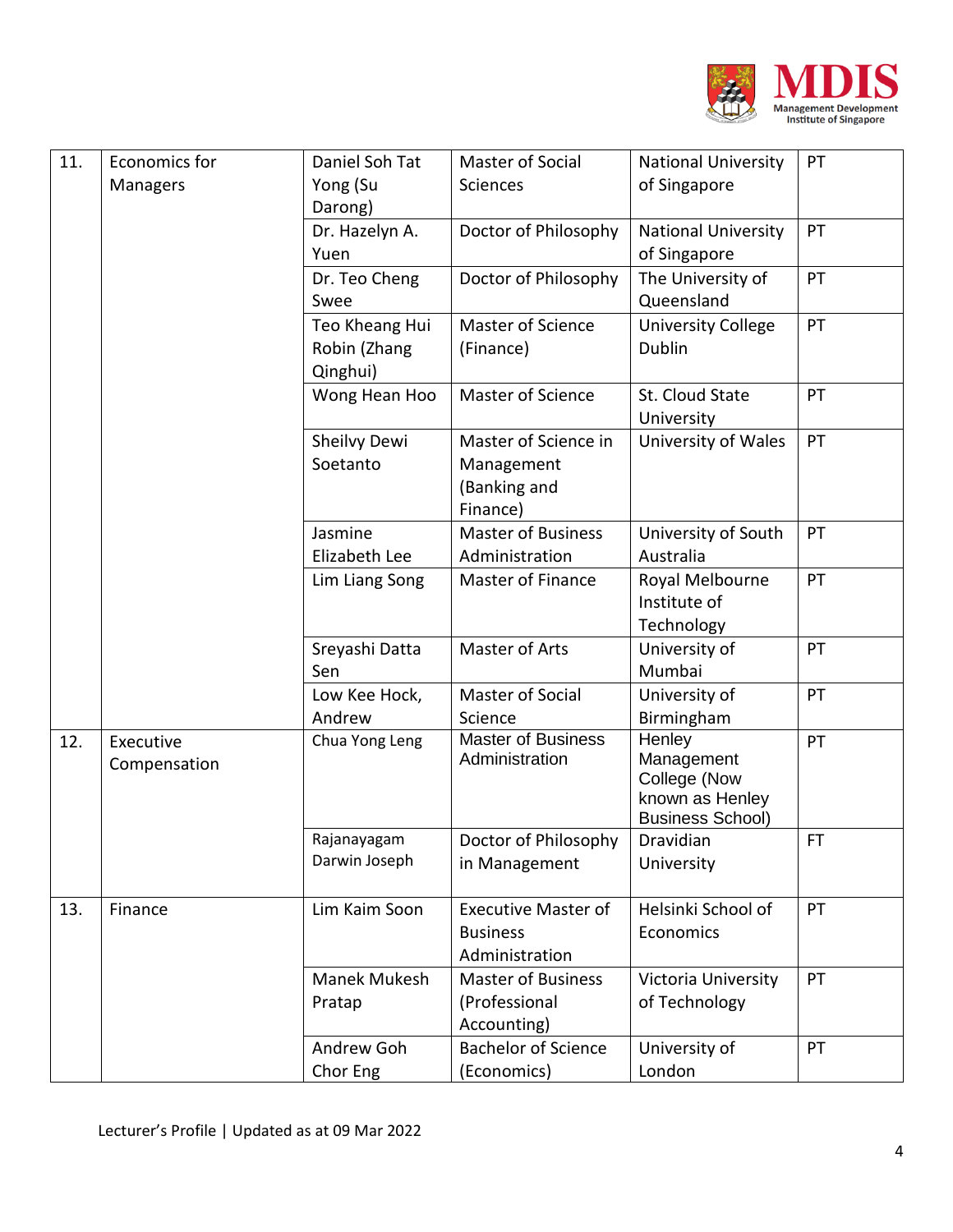

|     |                               | Yusra Anas             | <b>Master of Business</b>    | The University of          | PT  |
|-----|-------------------------------|------------------------|------------------------------|----------------------------|-----|
|     |                               |                        | Administration               | Hull                       |     |
|     |                               |                        | (Investment and              |                            |     |
|     |                               |                        | Finance)                     |                            |     |
|     |                               | Dr. Mohiadeen          | Doctor of Philosophy         | Bharathidasan              | PT  |
|     |                               | Abdul Kader            | in Management                | University                 |     |
|     |                               | Goh Chun Keong         | <b>Master of Business</b>    | <b>National University</b> | PT  |
|     |                               | (Wu Junqiang)          | Administration               | of Singapore               |     |
|     |                               | Lim Liang Song         | <b>Master of Finance</b>     | Royal Melbourne            | PT  |
|     |                               |                        |                              | Institute of               |     |
|     |                               |                        |                              | Technology                 |     |
|     |                               | Dr. Prakash<br>Sandhya | Doctor of Philosophy         | <b>Ansal University</b>    | PT  |
|     |                               | Lawrence Lai           | <b>Master of Business</b>    | <b>Pittsburg State</b>     | FT. |
|     |                               | Chin Loong             | Administration               | University                 |     |
| 14. | <b>Financial Accounting 1</b> | Manek Mukesh           | <b>Master of Business</b>    | Victoria University        | PT  |
|     |                               | Pratap                 | (Professional                | of Technology              |     |
|     |                               |                        | Accounting)                  |                            |     |
|     |                               | Yang Xiaoqi            | Master of Arts in            | University of Bath         | PT  |
|     |                               |                        | Education                    |                            |     |
|     |                               | Christina Tay          | <b>Master of Business</b>    | University of              | PT  |
|     |                               | Mui Leng @             | <b>Administration (Total</b> | Leicester                  |     |
|     |                               | Christina Tay          | Quality                      |                            |     |
|     |                               | Huiging                | Management)                  |                            |     |
|     |                               | Ong Siow Peng          | <b>Master of Business</b>    | University of              | PT  |
|     |                               |                        | Administration               | Manchester                 |     |
|     |                               | Dr. Mohiadeen          | Doctor of Philosophy         | Bharathidasan              | PT  |
|     |                               | Abdul Kader            | in Management                | University                 |     |
|     |                               | Dr. Teo Cheng          | Doctor of Philosophy         | The University of          | PT  |
|     |                               | Swee                   |                              | Queensland                 |     |
|     |                               | Jane Chiang            | <b>Master of Business</b>    | The University of          | PT  |
|     |                               | Chuay Fun              | Administration               | Adelaide                   |     |
|     |                               | (Zheng Cuifen)         |                              |                            |     |
|     |                               | Dr. Suresh             | <b>Doctor of Business</b>    | <b>Apollos University</b>  | PT  |
|     |                               | Kumar S/O N R N        | Administration               |                            |     |
|     |                               | Oonithan               |                              |                            |     |
|     |                               | Lim Kaim Soon          | <b>Executive Master of</b>   | Helsinki School of         | PT  |
|     |                               |                        | <b>Business</b>              | Economics                  |     |
|     |                               |                        | Administration               |                            |     |
| 15. | <b>Financial Accounting 2</b> | Manek Mukesh           | <b>Master of Business</b>    | Victoria University        | PT  |
|     |                               | Pratap                 | (Professional                | of Technology              |     |
|     |                               |                        | Accounting)                  |                            |     |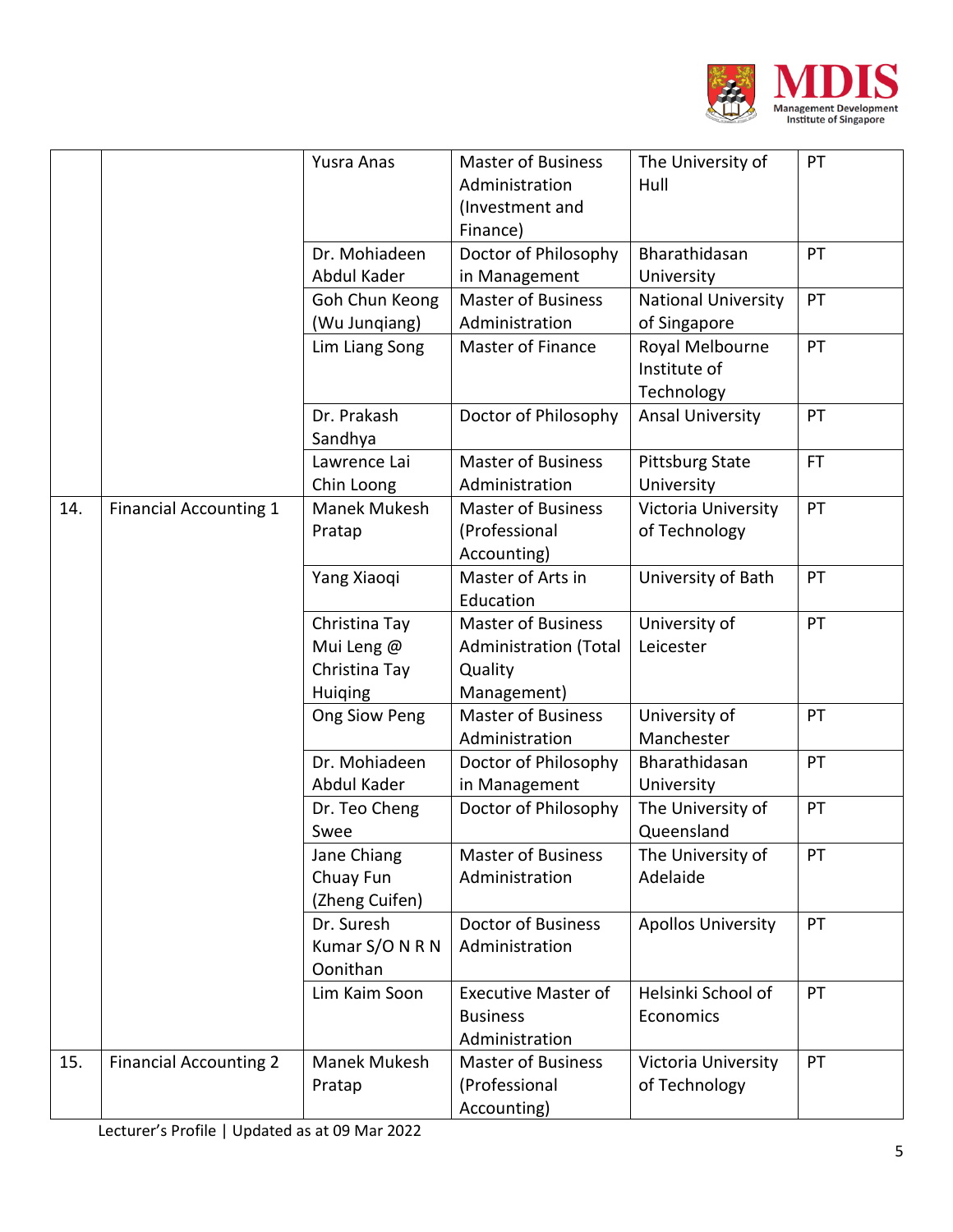

|     |                                              | Yang Xiaoqi                                             | Master of Arts in<br>Education                                                      | University of Bath                         | PT        |
|-----|----------------------------------------------|---------------------------------------------------------|-------------------------------------------------------------------------------------|--------------------------------------------|-----------|
|     |                                              | Christina Tay<br>Mui Leng @<br>Christina Tay<br>Huiqing | <b>Master of Business</b><br><b>Administration (Total</b><br>Quality<br>Management) | University of<br>Leicester                 | PT        |
|     |                                              | Ong Siow Peng                                           | <b>Master of Business</b><br>Administration                                         | University of<br>Manchester                | PT        |
|     |                                              | Dr. Teo Cheng<br>Swee                                   | Doctor of Philosophy                                                                | The University of<br>Queensland            | PT        |
|     |                                              | Dr. Mohiadeen<br>Abdul Kader                            | Doctor of Philosophy<br>in Management                                               | Bharathidasan<br>University                | PT        |
|     |                                              | Dr. Suresh<br>Kumar S/O N R N<br>Oonithan               | Doctor of Business<br>Administration                                                | <b>Apollos University</b>                  | PT        |
|     |                                              | Lim Kaim Soon                                           | <b>Executive Master of</b><br><b>Business</b><br>Administration                     | Helsinki School of<br>Economics            | PT        |
| 16. | <b>Financial Markets and</b><br>Institutions | Lawrence Lai<br>Chin Loong                              | <b>Master of Business</b><br>Administration                                         | <b>Pittsburg State</b><br>University       | <b>FT</b> |
|     |                                              | Lim Kaim Soon                                           | <b>Executive Master of</b><br><b>Business</b><br>Administration                     | Helsinki School of<br>Economics            | PT        |
|     |                                              | Yusra Anas                                              | <b>Master of Business</b><br>Administration<br>(Investment and<br>Finance)          | The University of<br>Hull                  | PT        |
|     |                                              | Goh Chun Keong<br>(Wu Junqiang)                         | <b>Master of Business</b><br>Administration                                         | <b>National University</b><br>of Singapore | PT        |
|     |                                              | Sheilvy Dewi<br>Soetanto                                | Master of Science in<br>Management<br>(Banking and<br>Finance)                      | University of Wales                        | PT        |
|     |                                              | Tan Hui Chin                                            | Master of Arts in<br>International<br><b>Financial Analysis</b>                     | University of<br>Newcastle Upon<br>Tyne    | PT        |
| 17. | <b>Financial Mathematics</b>                 | Lawrence Lai<br>Chin Loong                              | <b>Master of Business</b><br>Administration                                         | <b>Pittsburg State</b><br>University       | FT.       |
|     |                                              | Tan Chee Kian                                           | Master of Social<br><b>Sciences</b><br>(Economics)                                  | <b>National University</b><br>of Singapore | PT        |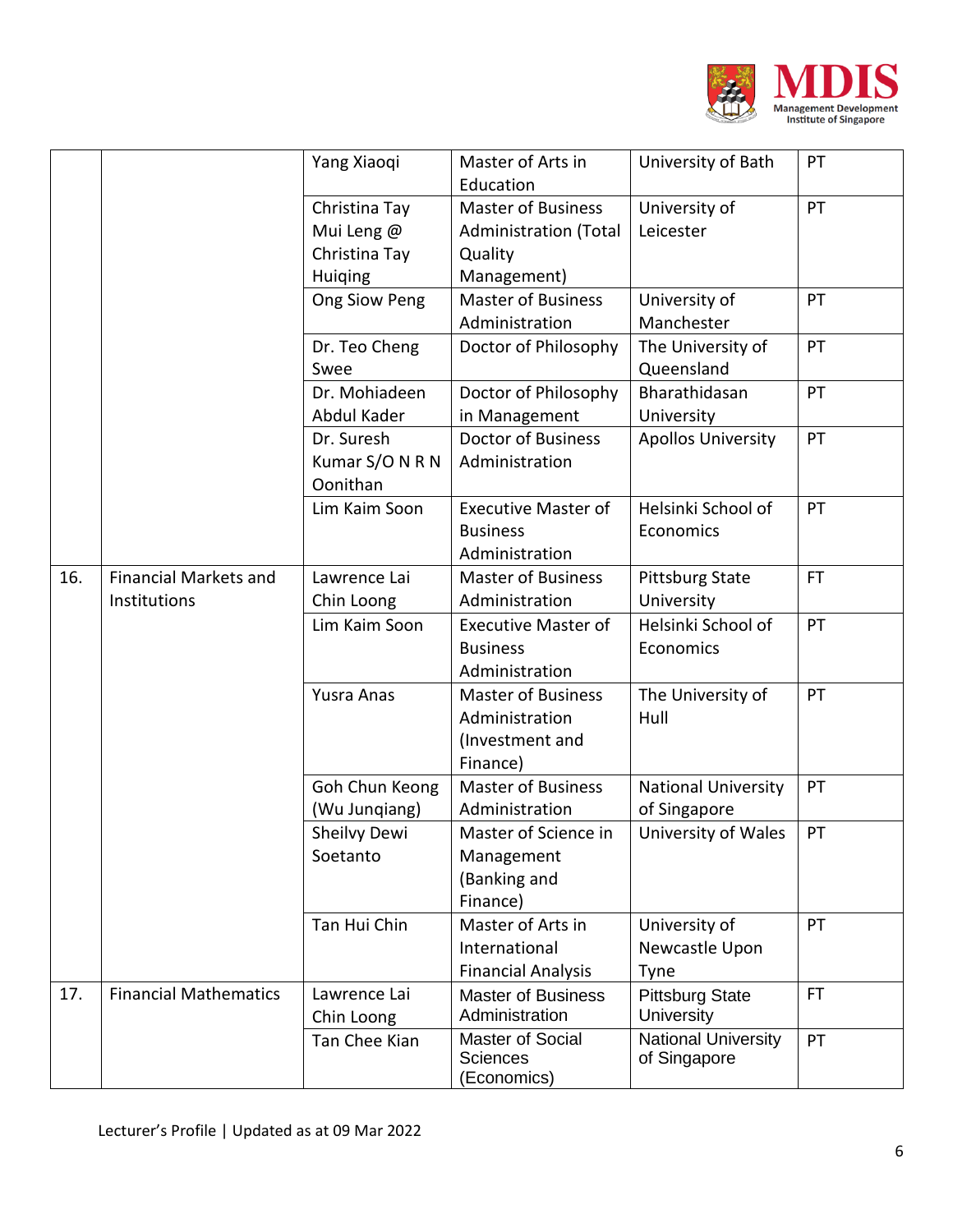

|     |                                             | Lim Kaim Soon                   | <b>Executive Master of</b><br><b>Business</b><br>Administration            | Helsinki School of<br>Economics (Now<br>known as Aalto<br><b>University School</b><br>of Business) | PT  |
|-----|---------------------------------------------|---------------------------------|----------------------------------------------------------------------------|----------------------------------------------------------------------------------------------------|-----|
|     |                                             | Sheilvy Dewi<br>Soetanto        | Master of Science in<br>Management<br>(Banking and<br>Finance)             | University of Wales                                                                                | PT  |
|     |                                             | Dr. Prakash<br>Sandhya          | Doctor of Philosophy                                                       | <b>Ansal University</b>                                                                            | PT  |
|     |                                             | <b>Yusra Anas</b>               | <b>Master of Business</b><br>Administration<br>(Investment and<br>Finance) | The University of<br>Hull                                                                          | PT  |
| 18. | <b>Financial Statement</b><br>Analysis      | Lawrence Lai<br>Chin Loong      | <b>Master of Business</b><br>Administration                                | <b>Pittsburg State</b><br>University                                                               | FT. |
|     |                                             | Lim Kaim Soon                   | <b>Executive Master of</b><br><b>Business</b><br>Administration            | Helsinki School of<br>Economics                                                                    | PT  |
|     |                                             | Simon Boey<br>Chee Tong         | <b>Master of Business</b><br>Administration                                | University of<br>Leicester                                                                         | PT  |
|     |                                             | Dr. Teo Cheng<br>Swee           | Doctor of Philosophy                                                       | The University of<br>Queensland                                                                    | PT  |
|     |                                             | Dr. Mohiadeen<br>Abdul Kader    | Doctor of Philosophy<br>in Management                                      | Bharathidasan<br>University                                                                        | PT  |
|     |                                             | Goh Chun Keong<br>(Wu Jungiang) | <b>Master of Business</b><br>Administration                                | <b>National University</b><br>of Singapore                                                         | PT  |
|     |                                             | Manek Mukesh<br>Pratap          | <b>Master of Business</b><br>(Professional<br>Accounting)                  | Victoria University<br>of Technology                                                               | PT  |
| 19. | <b>Financial Techniques</b><br>and Analysis | Ling Meng Kay (Lin<br>Mingji)   | Doctor of Philosophy                                                       | Asia e University                                                                                  | PT  |
|     |                                             | Tan Chee Kian                   | Master of Social<br>Sciences (Economics)                                   | <b>National University</b><br>of Singapore                                                         | PT  |
| 20. | <b>Financial Technology</b>                 | Lawrence Lai<br>Chin Loong      | <b>Master of Business</b><br>Administration                                | <b>Pittsburg State</b><br>University                                                               | FT. |
|     |                                             | Lim Kaim Soon                   | <b>Executive Master of</b><br><b>Business</b><br>Administration            | Helsinki School of<br><b>Economics (Now</b><br>known as Aalto<br>University School of<br>Business) | PT  |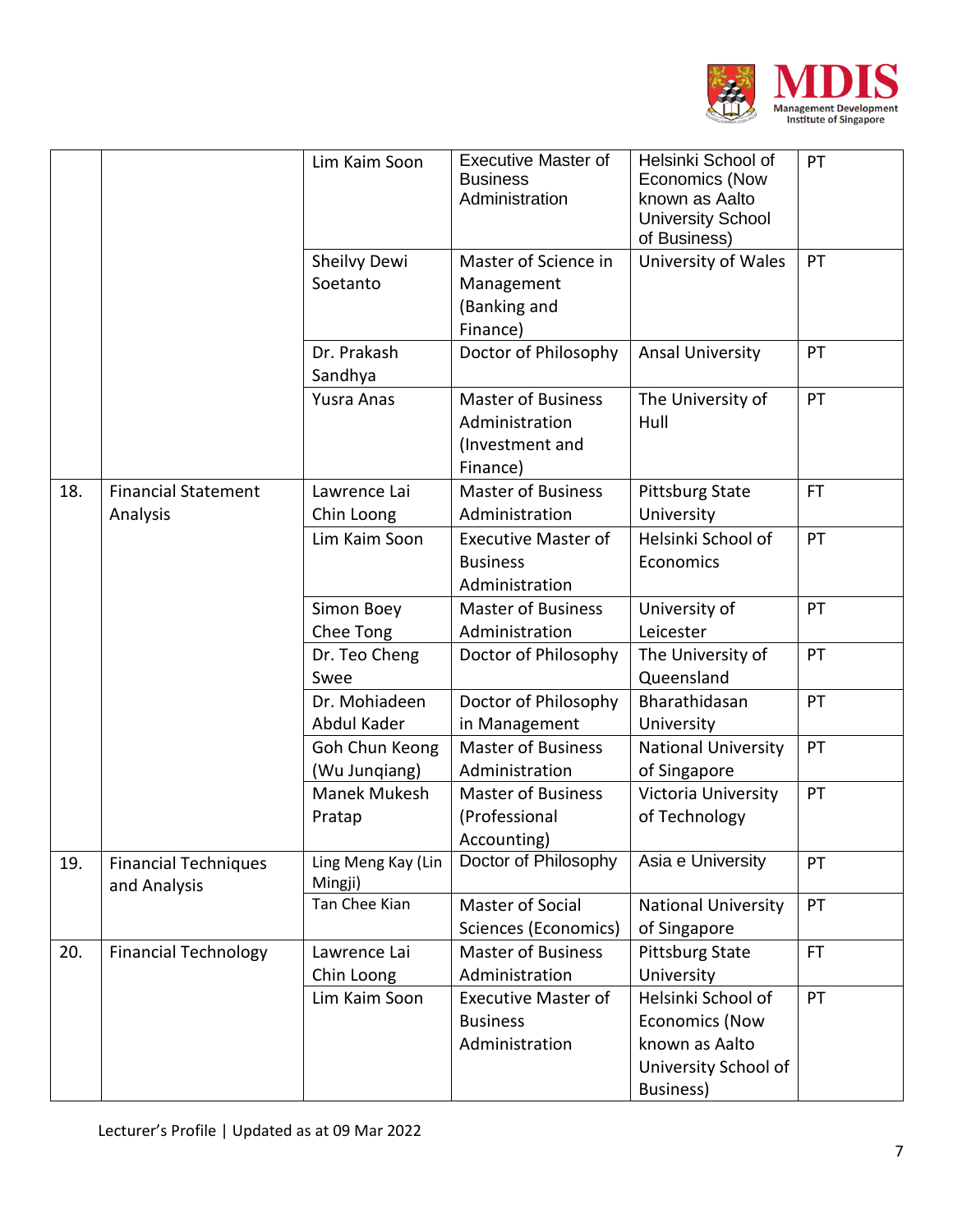

|     |                                                   | Yusra Anas                       | <b>Master of Business</b><br>Administration<br>(Investment and<br>Finance)           | The University of<br>Hull            | PT        |
|-----|---------------------------------------------------|----------------------------------|--------------------------------------------------------------------------------------|--------------------------------------|-----------|
| 21. | <b>Introduction to Business</b><br>and Management | Kiew Chez Siong                  | <b>Master of Business</b><br>Administration                                          | University of<br>Lancaster           | PT        |
|     |                                                   | Dr. Rajanayagam<br>Darwin Joseph | Doctor of Philosophy<br>in Management                                                | Dravidian<br>University              | FT.       |
|     |                                                   | Dr. K Thomas<br>Abraham          | Doctor of Philosophy                                                                 | University of South<br>Australia     | PT        |
|     |                                                   | Dr. Mohiadeen<br>Abdul Kader     | Doctor of Philosophy<br>in Management                                                | Bharathidasan<br>University          | PT        |
|     |                                                   | Lau Chee Hoa                     | <b>Master of Business</b><br>Administration                                          | Oklahoma City<br>University          | PT        |
|     |                                                   | Tan Kien Chiang                  | <b>Master of Science</b><br>with Commendation<br>in International<br><b>Business</b> | University of<br>Hertfordshire       | FT.       |
| 22. | Introduction to<br>Marketing                      | Ho Kai Joo Jason                 | <b>Master of Business</b><br>Administration                                          | <b>Imperial College</b><br>London    | PT        |
|     |                                                   | Tan Kien Chiang                  | Master of Science<br>with Commendation<br>in International<br><b>Business</b>        | University of<br>Hertfordshire       | <b>FT</b> |
|     |                                                   | Dr. Kurian Alby<br>Anand         | Doctor of Philosophy                                                                 | <b>CMJ University</b>                | FT.       |
|     |                                                   | Nur Isman bin<br>Tanuri          | <b>Master of Business</b><br>Administration                                          | University of<br>Strathclyde         | PT        |
|     |                                                   | Lim Eng Teck<br>Frankie          | <b>Master of Business</b><br>Administration                                          | University of<br>Strathclyde         | PT        |
|     |                                                   | <b>Hau Francis</b>               | <b>Master of Business</b><br>Administration in<br>Management                         | University of<br>London              | PT        |
|     |                                                   | Lau Chee Hoa                     | <b>Master of Business</b><br>Administration                                          | Oklahoma City<br>University          | PT        |
| 23. | Investment                                        | Lawrence Lai<br>Chin Loong       | <b>Master of Business</b><br>Administration                                          | <b>Pittsburg State</b><br>University | FT.       |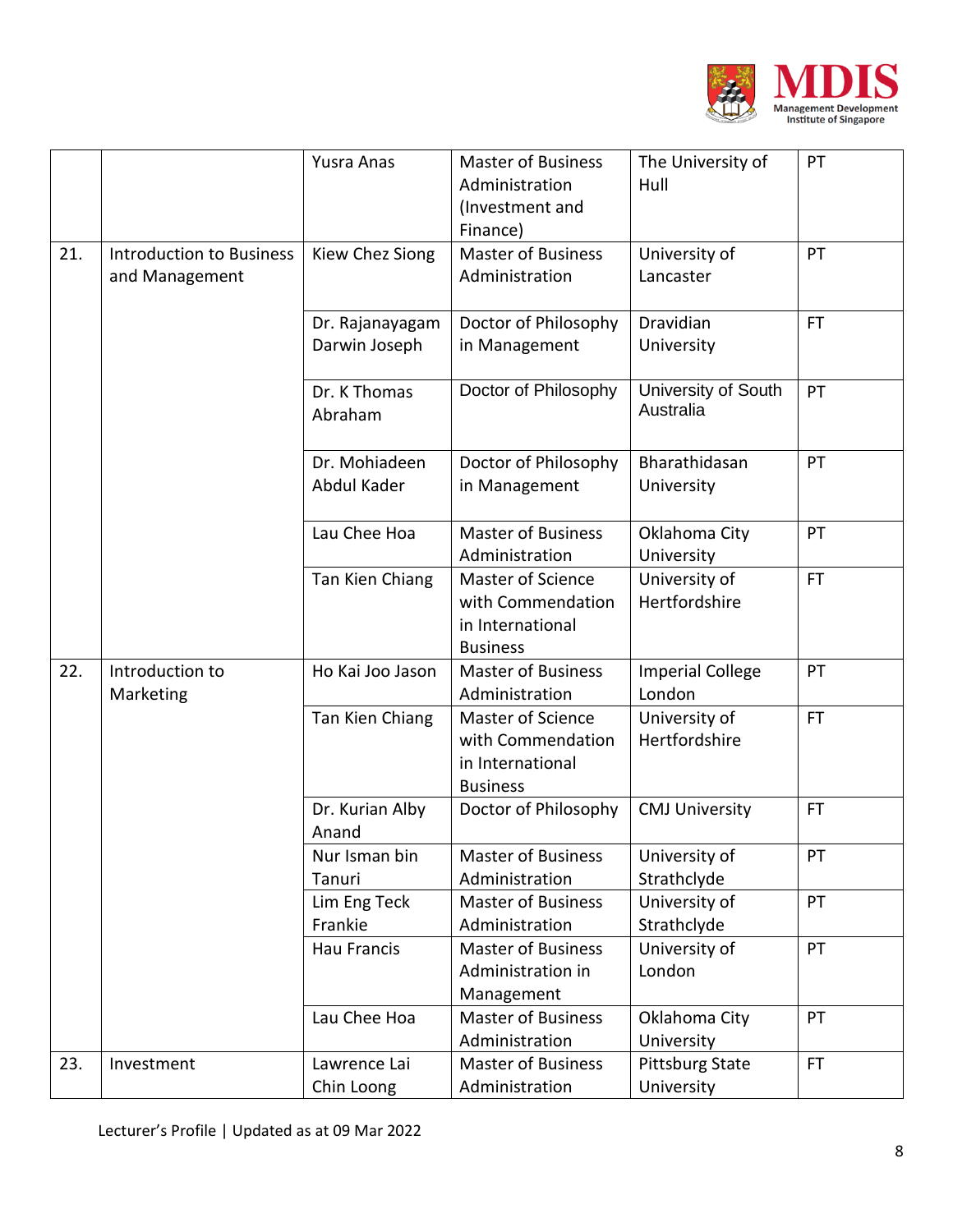

|     |                  | Lim Kaim Soon   | <b>Executive Master of</b>        | Helsinki School of         | PT |
|-----|------------------|-----------------|-----------------------------------|----------------------------|----|
|     |                  |                 | <b>Business</b><br>Administration | Economics                  |    |
|     |                  |                 | <b>Master of Business</b>         |                            | PT |
|     |                  | Yusra Anas      |                                   | The University of          |    |
|     |                  |                 | Administration                    | Hull                       |    |
|     |                  |                 | (Investment and                   |                            |    |
|     |                  |                 | Finance)                          |                            |    |
|     |                  | Goh Chun Keong  | <b>Master of Business</b>         | <b>National University</b> | PT |
|     |                  | (Wu Jungiang)   | Administration                    | of Singapore               |    |
|     |                  | Sheilvy Dewi    | Master of Science in              | University of Wales        | PT |
|     |                  | Soetanto        | Management                        |                            |    |
|     |                  |                 | (Banking and                      |                            |    |
|     |                  |                 | Finance)                          |                            |    |
|     |                  | Lim Liang Song  | Master of Finance                 | Royal Melbourne            | PT |
|     |                  |                 |                                   | Institute of               |    |
|     |                  |                 |                                   | Technology                 |    |
|     |                  | Dr. Prakash     | Doctor of Philosophy              | <b>Ansal University</b>    | PT |
|     |                  | Sandhya         |                                   |                            |    |
|     |                  | Dr. Zhang Cheng | Doctor of Philosophy              | Monash University          | PT |
| 24. | Law for Business | De Souza Conrad | <b>Master of Business</b>         | Nanyang                    | PT |
|     |                  | Gerard          | Administration                    | Technological              |    |
|     |                  |                 | (Hospitality and                  | University                 |    |
|     |                  |                 | Tourism                           |                            |    |
|     |                  |                 | Management)                       |                            |    |
|     |                  | Gogulakannan    | <b>Bachelor of Laws</b>           | University of              | PT |
|     |                  | S/O Suppayya    |                                   | London                     |    |
|     |                  | Jennifer Mathew | Master of Laws                    | University of              | PT |
|     |                  |                 |                                   | London                     |    |
|     |                  | Kanisan         | Master of Laws                    | University of              | PT |
|     |                  | Mariappan       |                                   | London                     |    |
|     |                  | Packirisamy     |                                   |                            |    |
| 25. | Management       | Lim Kaim Soon   | <b>Executive Master of</b>        | Helsinki School of         | PT |
|     | Accounting 1 & 2 |                 | <b>Business</b>                   | Economics                  |    |
|     |                  |                 | Administration                    |                            |    |
|     |                  | Manek Mukesh    | <b>Master of Business</b>         | Victoria University        | PT |
|     |                  | Pratap          | (Professional                     | of Technology              |    |
|     |                  |                 | Accounting)                       |                            |    |
|     |                  | Dr. Mohiadeen   | Doctor of Philosophy              | Bharathidasan              | PT |
|     |                  | Abdul Kader     | in Management                     | University                 |    |
|     |                  |                 | <b>Master of Business</b>         |                            | PT |
|     |                  | Ong Siow Peng   |                                   | University of              |    |
|     |                  |                 | Administration                    | Manchester                 |    |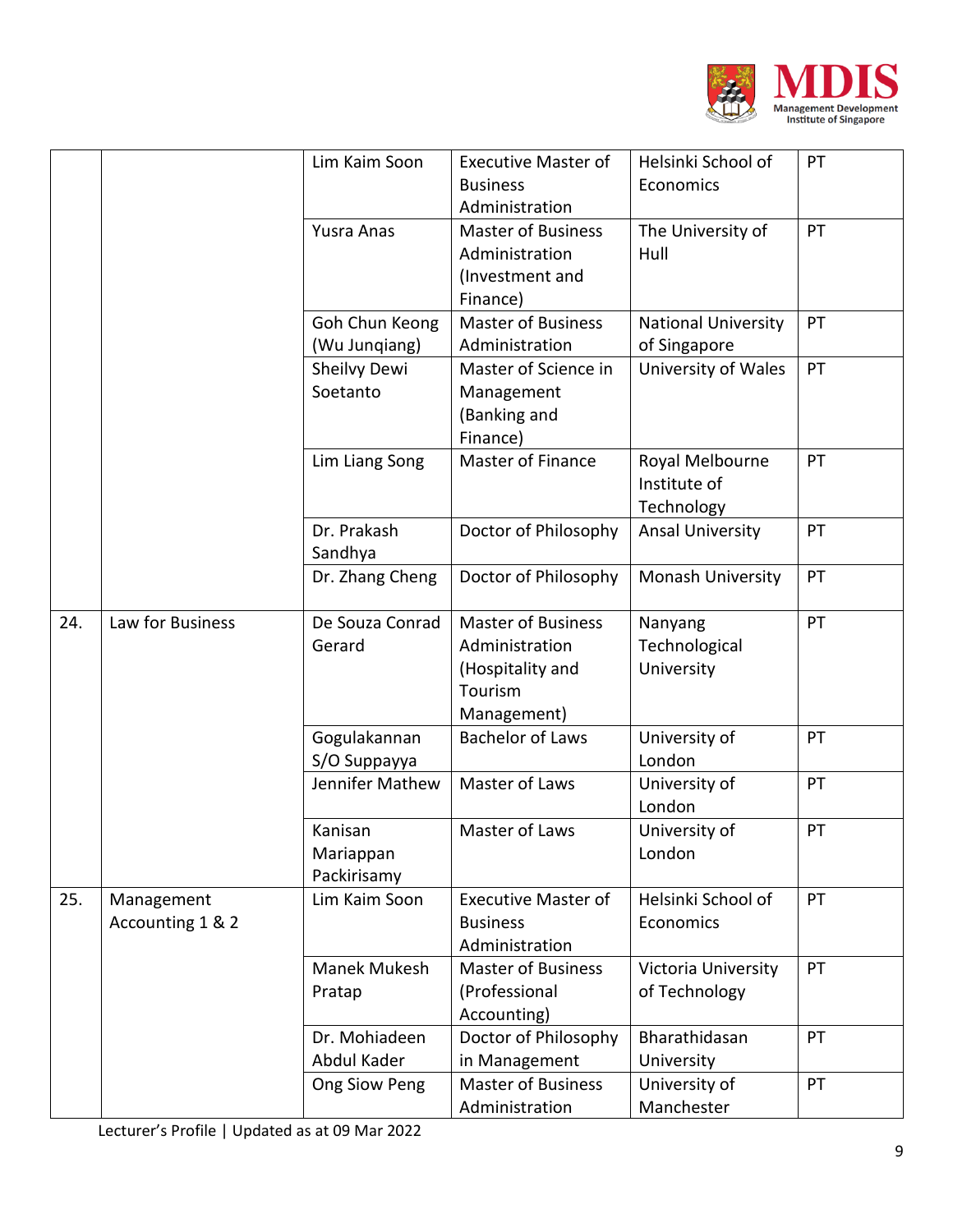

|     |                               | Christina Tay<br>Mui Leng@ | <b>Master of Business</b><br><b>Administration (Total</b> | University of<br>Leicester  | PT |
|-----|-------------------------------|----------------------------|-----------------------------------------------------------|-----------------------------|----|
|     |                               | Christina Tay              | Quality                                                   |                             |    |
|     |                               | <b>Huiging</b>             | Management)                                               |                             |    |
|     |                               | Dr. Suresh                 | <b>Doctor of Business</b>                                 | <b>Apollos University</b>   | PT |
|     |                               | Kumar S/O N R N            | Administration                                            |                             |    |
|     |                               | Oonithan                   |                                                           |                             |    |
|     |                               | Yang Xiaoqi                | Master of Arts in                                         | University of Bath          | PT |
|     |                               |                            | Education                                                 |                             |    |
| 26. | Management and                | Lim Kaim Soon              | <b>Executive Master of</b>                                | Helsinki School of          | PT |
|     | <b>Financial Accounting</b>   |                            | <b>Business</b>                                           | Economics                   |    |
|     |                               |                            | Administration                                            |                             |    |
|     |                               | Simon Boey                 | <b>Master of Business</b>                                 | University of               | PT |
|     |                               | Chee Tong                  | Administration                                            | Leicester                   |    |
|     |                               | Dr. Mohiadeen              | Doctor of Philosophy                                      | Bharathidasan               | PT |
|     |                               | Abdul Kader                | in Management                                             | University                  |    |
|     |                               | Dr. Teo Cheng              | Doctor of Philosophy                                      | The University of           | PT |
|     |                               | Swee                       |                                                           | Queensland                  |    |
|     |                               | Jane Chiang                | <b>Master of Business</b>                                 | The University of           | PT |
|     |                               | Chuay Fun                  | Administration                                            | Adelaide                    |    |
|     |                               | (Zheng Cuifen)             |                                                           |                             |    |
|     |                               | Dr. Suresh                 | <b>Doctor of Business</b>                                 | <b>Apollos University</b>   | PT |
|     |                               | Kumar S/O N R N            | Administration                                            |                             |    |
|     |                               | Oonithan                   |                                                           |                             |    |
|     |                               | Manek Mukesh               | <b>Master of Business</b>                                 | Victoria University         | PT |
|     |                               | Pratap                     | (Professional                                             | of Technology               |    |
|     |                               |                            | Accounting)                                               |                             |    |
| 27. | <b>Principles of Business</b> | Kwan Chee Heng             | Master of Science in                                      | University of Luton         | PT |
|     | Management                    |                            | Human Resource                                            |                             |    |
|     |                               |                            | Management                                                |                             |    |
|     |                               | Rajanayagam                | Doctor of Philosophy                                      | Dravidian                   | PT |
|     |                               | Darwin Joseph              | in Management<br>Master of Science                        | University<br>University of | PT |
|     |                               | Tan Kien Chiang            | with Commendation                                         | Hertfordshire               |    |
|     |                               |                            | in International                                          |                             |    |
|     |                               |                            | <b>Business</b>                                           |                             |    |
| 28. | Probability and               | Chng Meng Hua              | Master of Business in                                     | Royal Melbourne             | PT |
|     | Optimisation                  |                            | Information                                               | Institute of                |    |
|     |                               |                            | Technology                                                | Technology                  |    |
|     |                               | Dr. Prakash                | Doctor of Philosophy                                      | Ansal University            | PT |
|     |                               | Sandhya                    |                                                           |                             |    |
|     |                               |                            |                                                           |                             |    |